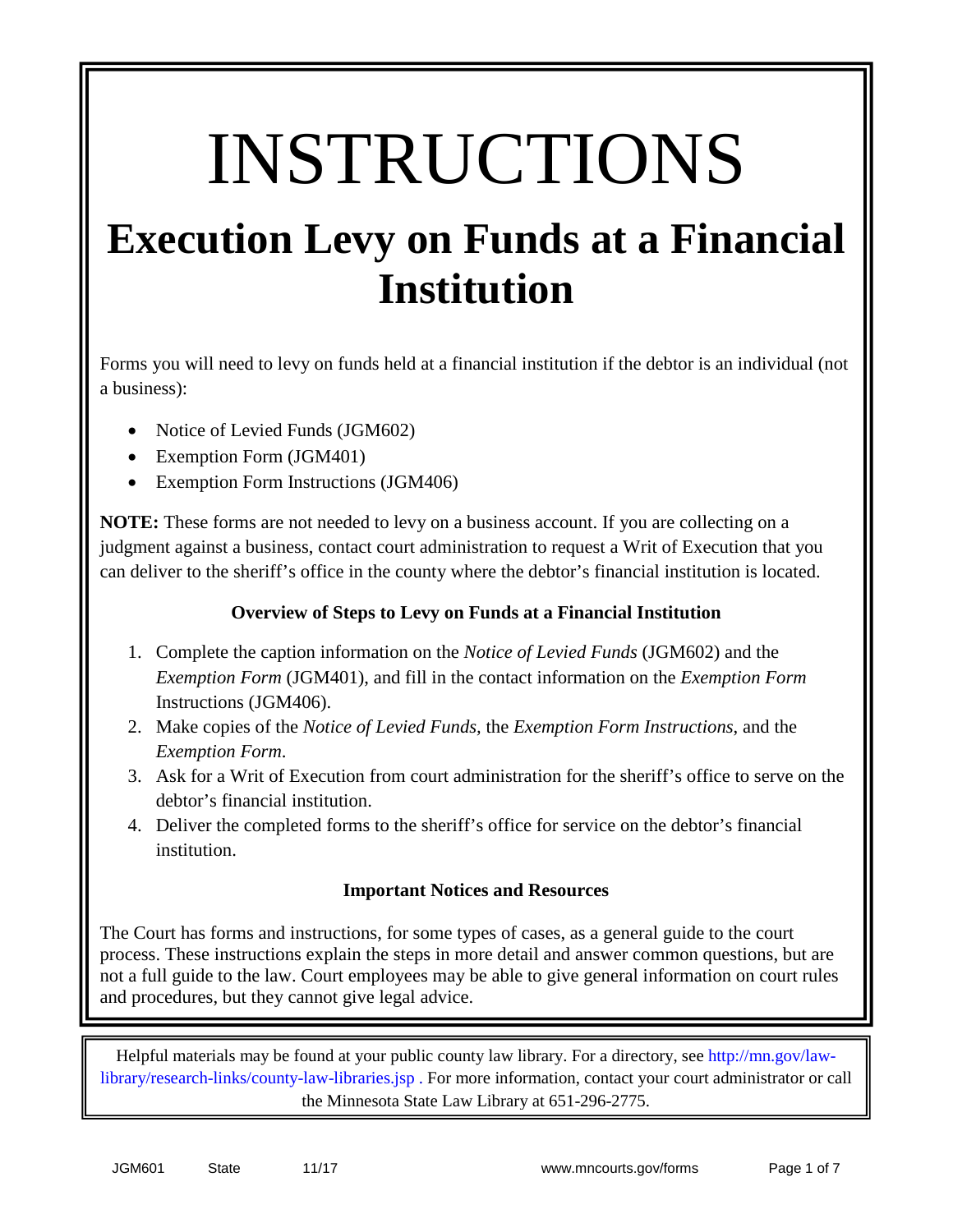## **General Information about Levying on Funds at a Financial Institution**

The information in these instructions is a general guide to you to explain the legal process for levying on an account at a financial institution after being awarded a judgment against an individual (not a business). If you do not understand any of the following steps or do not know if these forms are right for your situation, you should speak with an attorney for legal advice. **Court staff cannot give legal advice.**

The execution levy process can be used to try to collect a judgment that you won in court. While people commonly refer to this process as "garnishing" someone's wages or bank account, "execution levy" is the technical legal term that generally applies when the sheriff helps to collect the judgment.

Even if you win a judgment in court, it is not always easy to get paid. Sometimes a debtor's income or assets are "exempt" from collection under **Minn. Stat. [§ 550.37](https://www.revisor.mn.gov/statutes/?id=550.37)** . Exempt money or assets cannot be collected from the other party. To view a summary of property that is exempt from collection, visit<http://www.mncourts.gov/GetForms.aspx?c=24&f=392> .

#### **Definitions**

- **"Judgment"** is a word that means "the judge's decision" or "the judge's order."
- **"Creditor"** is the party who won the case and is owed money (because a judgment was awarded by the court).
- **"Debtor"** is the party who lost the case and owes money to the creditor.
- **"Entry" or "Entered"** is the word used when a judgment is filed in the case by the Court Administrator. This usually starts the timeframe during which a judgment can be appealed.
- **"Docketed" or "Docketing"** is the word used when the creditor files an *Affidavit of Identification* form with the court. Docketing the judgment is the first step a creditor takes when he or she wants to try to collect payment of the judgment.
- **"Levy" or "Execution Levy"** is the action taken by the Sheriff to collect money owed to the creditor.
- **"Financial Institution"** generally refers to the bank where the debtor has an open account.

Example: The creditor won the case against the debtor and a judgment was entered. The creditor docketed the judgment and set up an execution levy by the sheriff on the debtor's account with the financial institution.

A judgment can be enforced at any time for ten (10) years from the date it was entered. It can also be "renewed" if not satisfied (paid) within the 10 years.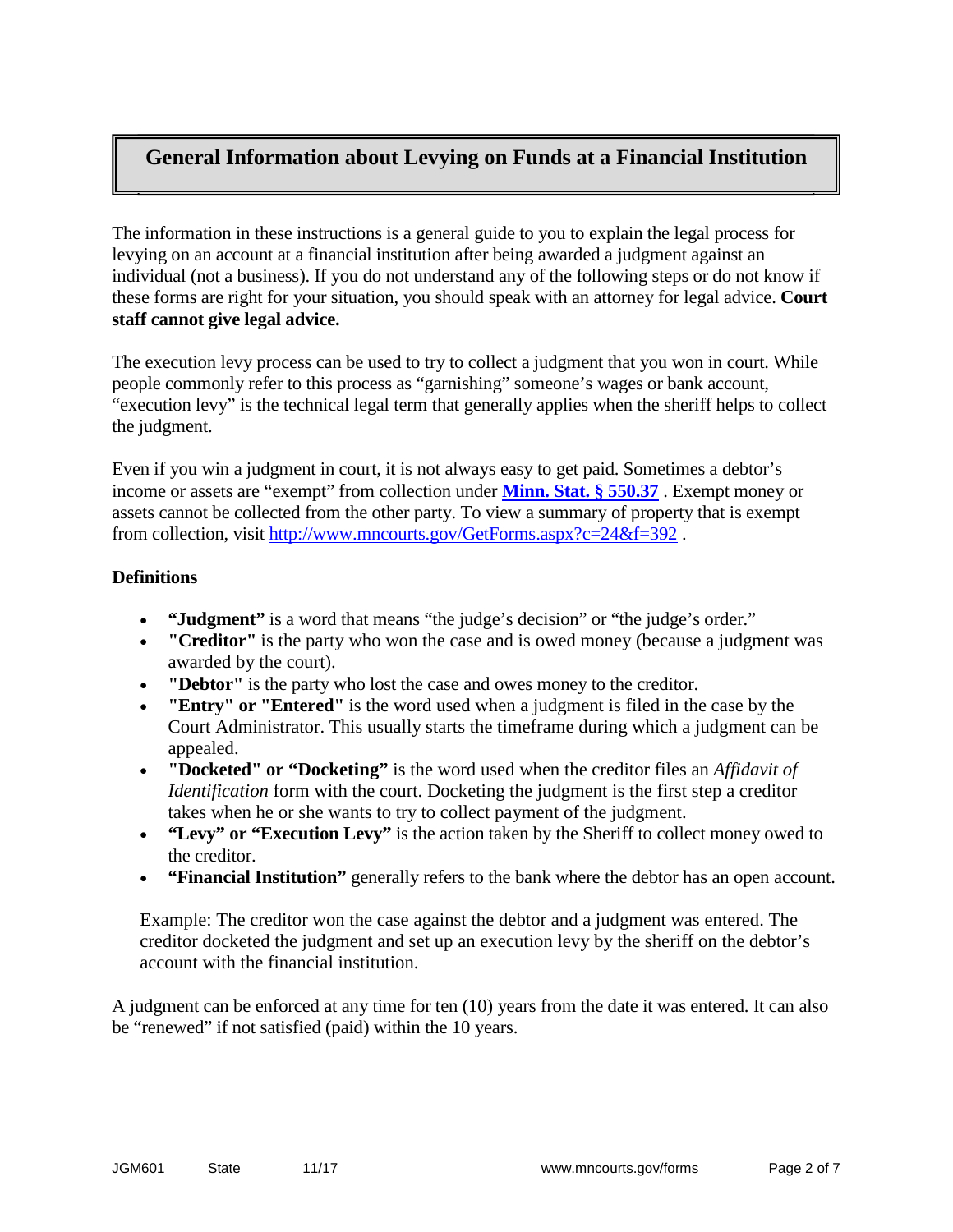**NOTE:** The steps listed below can be followed to try to collect a judgment when the debtor is an individual who has money in an account at a financial institution (such as a bank) and you have information about the debtor's financial institution.

If you do not already know this information about the debtor, you will not be able to levy on the debtor's funds until you collect this information. To read more about how to find out this information through the *Financial Disclosure* form (JGM301), visit [http://www.mncourts.gov/Help-Topics/Judgments.aspx.](http://www.mncourts.gov/Help-Topics/Judgments.aspx)

Got a question about court forms or instructions?

- Visit [www.MNCourts.gov/SelfHelp](http://www.mncourts.gov/SelfHelp)
- Call the MN Courts Self Help Center at (651) 259-3888

Not sure what to do about a legal issue or need advice?

- Talk with a lawyer
- Visit [www.MNCourts.gov/Find-a-Lawyer.aspx](http://www.mncourts.gov/Find-a-Lawyer.aspx)

**Step 1**

**Complete the caption information on the** *Notice of Levied Funds* **(JGM602) and the** *Exemption Form***, and fill in contact information on the** *Exemption Form Instructions* **(JGM406)***.*

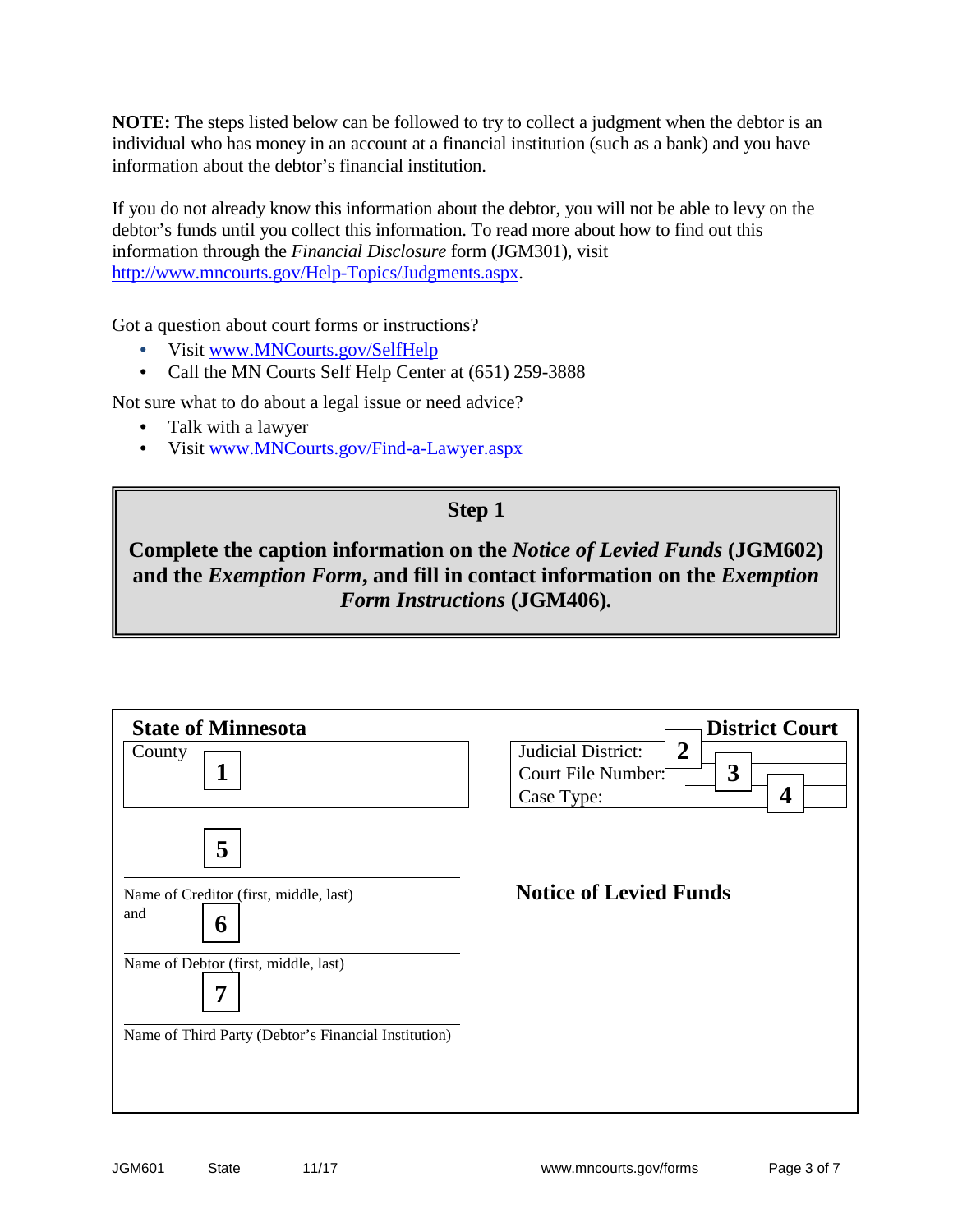- 1. Fill in the county where the judgment was entered. If you are unsure of any information needed for the caption, you can find this information on any official court document from your case.
- 2. Fill in the Judicial District for the county where the judgment was entered. If you do not know the Judicial District, you can find a map with all of the Judicial Districts at <http://www.mncourts.gov/Find-Courts.aspx> .
- 3. Fill in the Court File Number from the case where the judgment was docketed. Sometimes the court assigns a new Court File Number when a judgment is docketed (for example, the Court File Number will be different for a Conciliation Court case where a judgment was entered than for the District Court case opened to docket the judgment). Be sure to enter the Court File Number for the case where the judgment was docketed.
- 4. Fill in the case type. This will generally be "Civil," but in some cases it could also be something like "Restitution Judgment," "Dissolution," or "Support."
- 5. Fill in your first, middle, and last name as the creditor.
- 6. Fill in the first, midde, and last name of the debtor.
- 7. Fill in the name of the debtor's financial institution.

There is no need to write anything on the form where it says "Your account balance is \_\_\_\_\_\_" or "The amount being held is \_\_\_\_\_" because this information will be provided by the debtor's bank. Leave these two areas blank.

Complete the caption on the *Exemption Form* (JGM401) the same way as above, but leave the rest of this document blank.

On the *Exemption Form Instructions* (JGM406), fill in your name and address, as well as the name and address of the financial institution, so that the debtor knows where to mail his or her *Exemption Form* (JGM401) if necessary.

#### **Step 2**

#### **Make copies of the completed forms.**

Make copies of your completed forms:

- 1 copy of the *Notice of Levied Funds* (JGM602) for your records.
- 1 copy of the *Exemption Form Instructions* (JGM406) for your records.

• *2* copies of the *Exemption Form* (JGM401) – 1 for your records, and 1 for the sheriff to serve on the financial institution.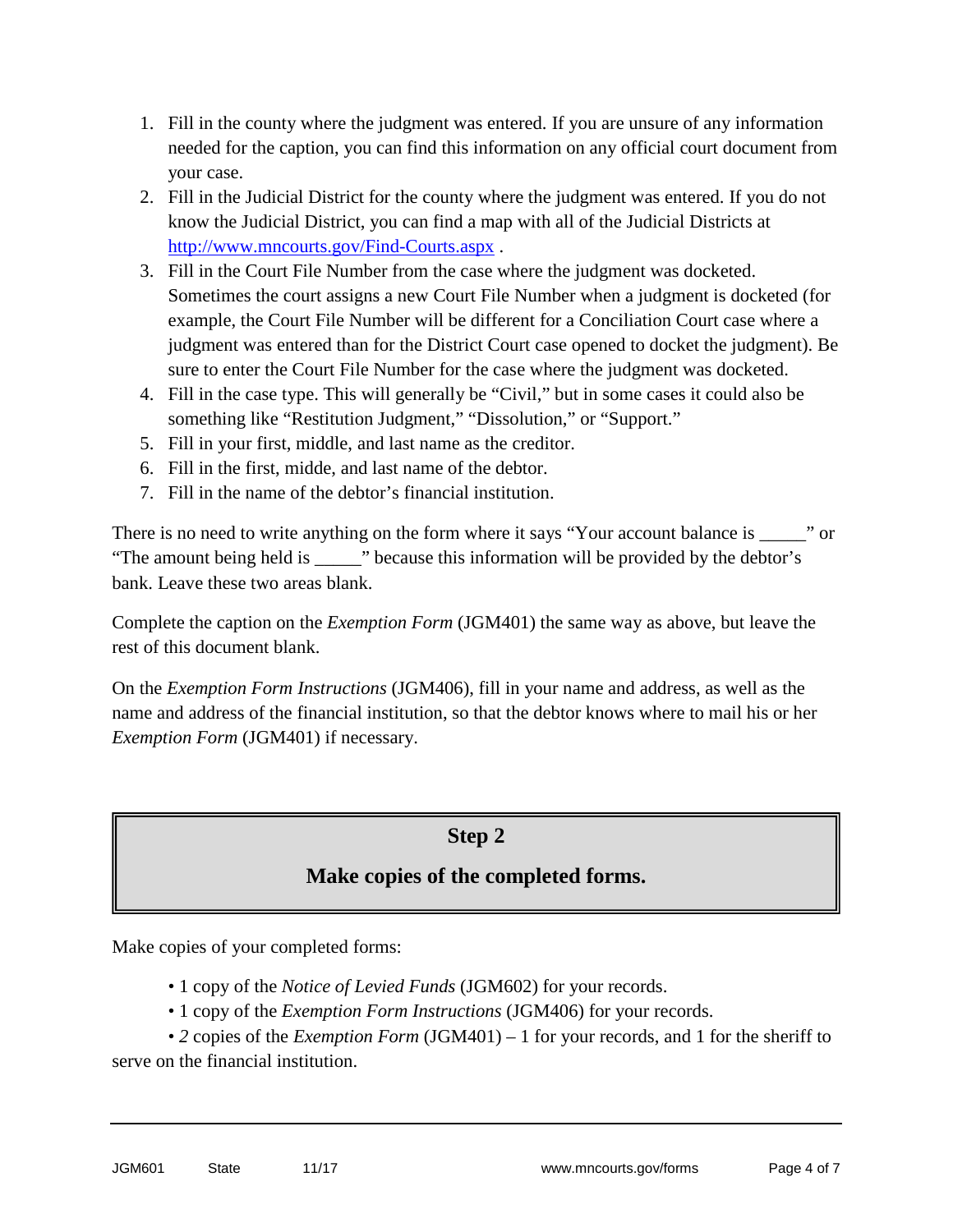# **Step 3**

# **Get a Writ of Execution from court administration.**

Contact court administration in the county where your judgment was docketed and request a Writ of Execution. Contact information for court administration in each county can be found here: <http://www.mncourts.gov/Find-Courts.aspx> (choose your county from the drop-down menu and click "Go").

The name on the debtor's bank account must be the same as the name of the judgment debtor on the Writ of Execution, otherwise the financial institution will not collect the money. It is possible to levy on a joint account as long as the debtor is named on the account.

Court administration will charge a fee for issuing the Writ of Execution, but this fee can be added to the amount of the judgment owed. If you cannot afford to pay this fee, you can ask for a fee waiver by completing the application in the *[In Forma Pauperis/IFP](http://mncourts.gov/Help-Topics/Fee-Waiver-IFP.aspx)* packet of forms (found online at [www.mncourts.gov/forms\)](http://www.mncourts.gov/forms). If a judge does not sign the order granting you a fee waiver, then you must pay the fee before court administration can issue the Writ of Execution.

A Writ of Execution is an order issued by District Court telling the sheriff to collect money to satisfy a judgment. The Writ should be directed to the sheriff of the county where the debtor's financial institution is located. For example, if the debtor's bank is in Anoka County, the Writ should be directed to the Anoka County Sheriff's Department. A Writ of Execution expires 180 days after the date it was issued by court administration.

# **Step 4**

## **Deliver the Writ of Execution and other paperwork to the sheriff's office for service.**

When you get the Writ of Execution from court administration, you will need to sign it and deliver it to the sheriff's office that will be collecting the judgment for you (this is sometimes called "conducting a bank levy"). If the judgment debtor is an individual (not a business), you will also need to give the sheriff's office copies of these forms you completed in Step 1:

- *Notice of Levied Funds* (JGM602) 1 copy
- *Exemption Form Instructions* (JGM406) 1 copy
- *Exemption Form* (JGM401) 2 copies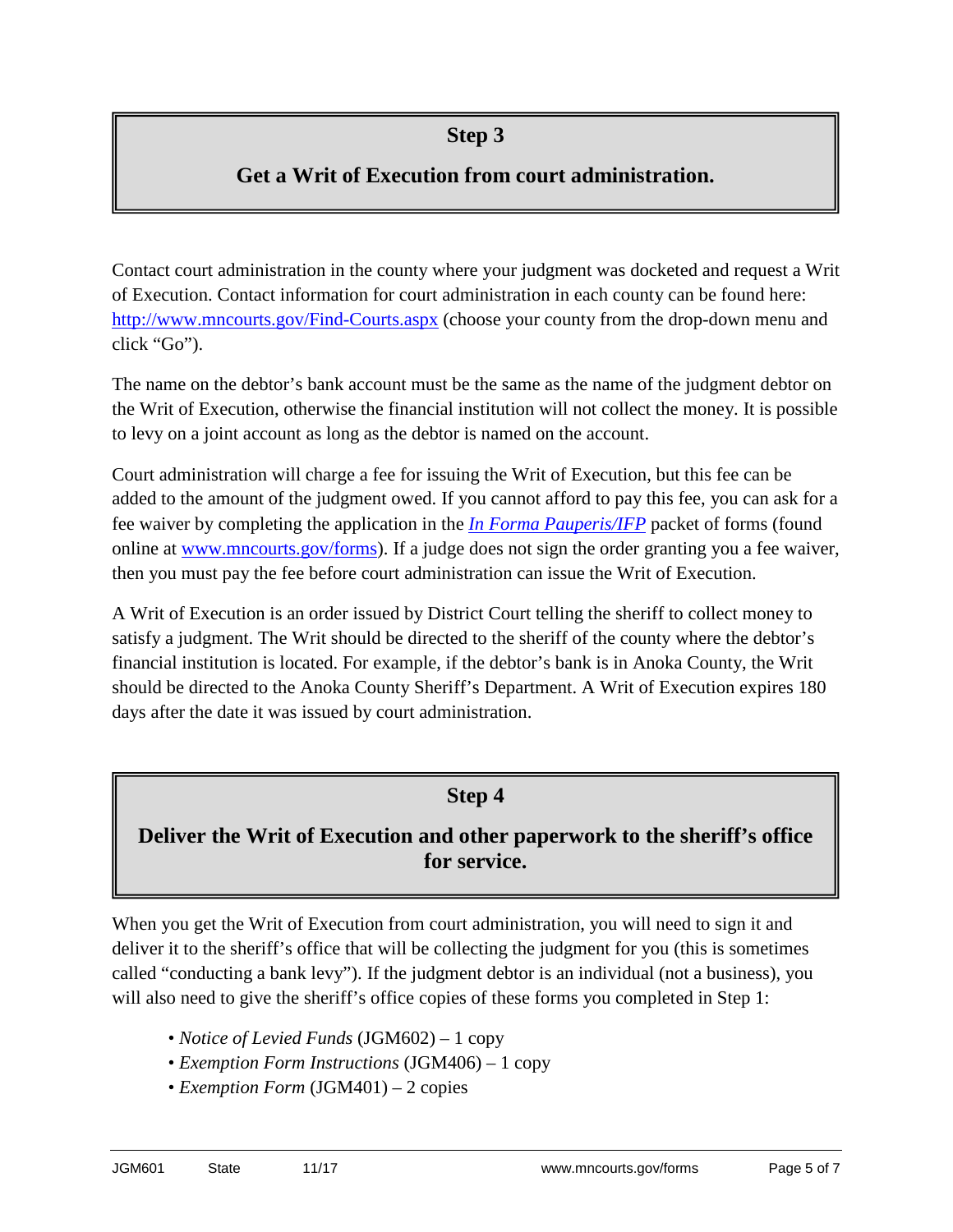You must also give the sheriff's office a check for \$15 witten out to the debtor's financial institution. The sheriff will give the check to the financial institution when they serve the Writ of Execution. The sheriff's office may also require you to pay a deposit to help cover its costs for executing the Writ.

Money in the debtor's bank account is frozen the day the sheriff serves the Writ of Execution and the other paperwork on the financial institution. The financial institution will serve the *Notice of Levied Funds*, *Exemption Form Instructions*, and two copies of the *Exemption Form* on the debtor by sending them in the mail to their last known address within two business days of being served by the sheriff. The debtor then has 14 days from the date of mailing to complete the *Exemption Form*, attach bank statements for the prior 60 days, and send one copy of these documents to the creditor (you) or the creditor's attorney and one copy to the financial institution.

If the debtor properly completes the *Exemption Form* and delivers copies within 14 days, all money that the debtor claims is exempt will be unfrozen and released by the financial institution back to the debtor unless you file an objection to the exemption.

# **Step 5 (Optional)**

# **Complete the** *Creditor's Notice of Objection and Notice of Hearing on Exemption Claim* **and send copies to the debtor, the financial institution, and the court.**

If you do not agree with the exemptions claimed by the debtor, you can complete the *Creditor's Notice of Objection and Notice of Hearing on Exemption Claim* (JGM403). You must file the objection with the court along with a \$1 filing fee. Court administration will schedule a hearing date that will take place five to seven days later. After the hearing date has been filled in, make three copies of the objection form. One copy will be for you to keep for your records, and the other copies will be for the debtor and the financial institution.

You must mail or deliver one copy of the completed objection form (with the hearing date filled in) to the financial institution and one copy to the debtor within six business days of receiving the exemption claim by the debtor. The debtor can request more time for the court hearing by sending notice to you and to the court, but the rescheduled hearing must happen within seven days of the original hearing.